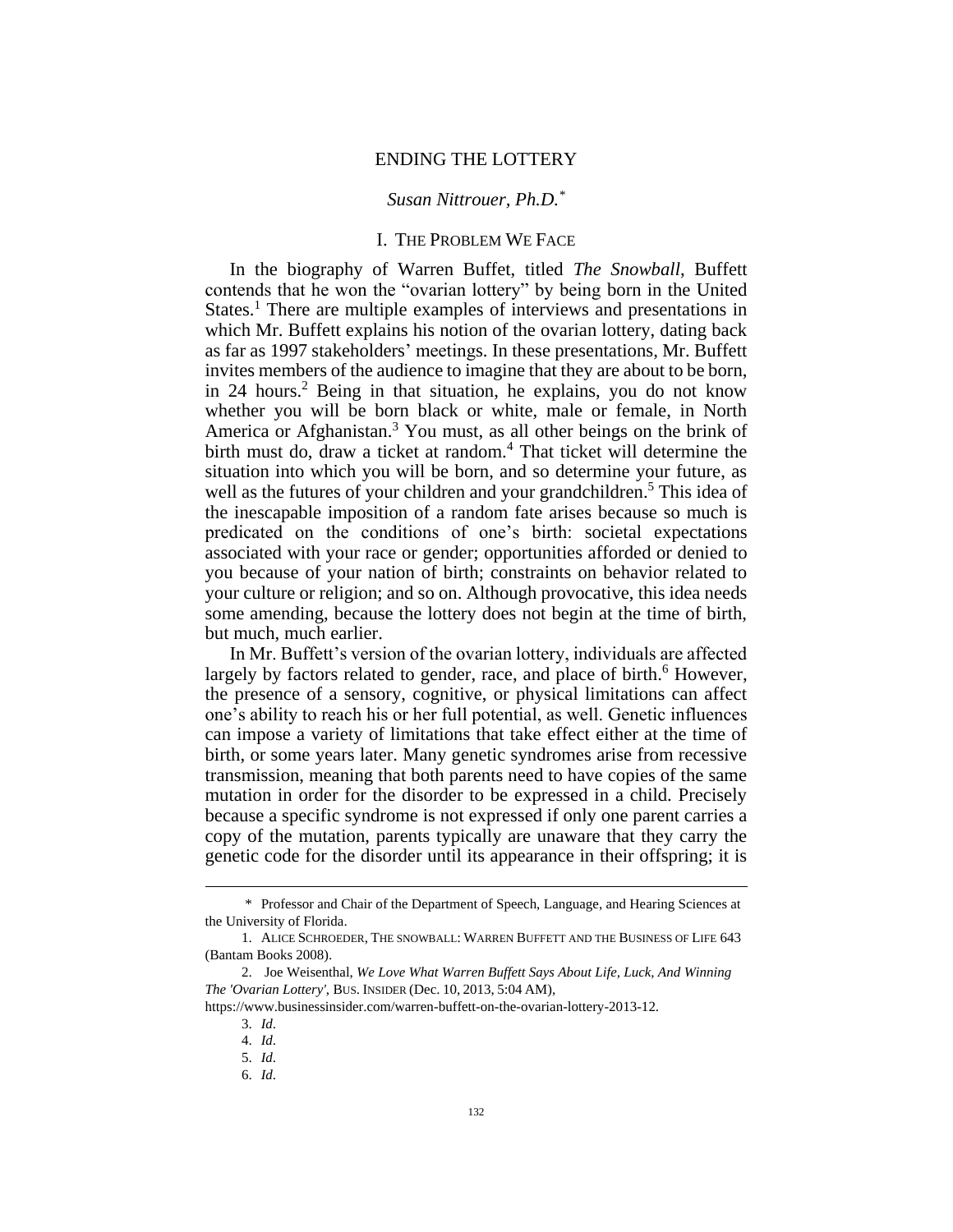by chance that both parents would share a single mutation. Thus, the ovarian lottery begins the moment two individuals become romantically involved.

While there is little that can be done concerning genetic bases of congenital defects, environmental sources of disorder are another story. Environmental influences experienced while in utero can have lifelong effects on a developing fetus. Cigarette smoke during pregnancy can decrease oxygen supply to an unborn child, thus interfering with development. Other potential causes of congenital defects include alcohol abuse during pregnancy, as well as some prescription and nonprescription drugs. Viruses that may not even be noticed by the mother can inflict permanent consequences for the developing fetus. For example, the rubella virus may present little in the way of a health threat to the mother, because of her mature immune system. Infection may even go unnoticed.<sup>7</sup> However, if the virus is encountered early in a pregnancy, it can be transmitted to the fetus through the placenta, causing deafness, blindness, or cardiac disorders.<sup>8</sup> Although the rubella virus has been largely eradicated in the developed world due to effective vaccines, it still accounts for many congenital defects in much of the undeveloped or developing world.<sup>9</sup> Cytomegalovirus behaves similarly to the rubella virus, and no vaccine currently exists to prevent its transmission.<sup>10</sup> Other infections can similarly affect the developing fetus, leading to lifelong complications that place an individual on the losing end of the ovarian lottery. Thus, from the very beginning, infants face widely different challenges.

Once born, external factors continue to influence a child's ability to grow optimally. Much of the development of an organism is preprogrammed in a sense, by the genetic code endowed to the individual. That code largely determines when an individual will reach puberty or stop growing. Our genetic makeup even regulates when the aging process will begin and how it will progress, which explains individual patterns of aging. Nonetheless, environmental factors serve either to facilitate the optimal unfolding of genetic programs related to development, or to hinder that developmental unfolding. The influences of these environmental factors are time sensitive: an individual must get appropriate environmental inputs at specific times in order for certain developmental changes to occur optimally. For the same reason, toxic elements can impose maximum deleterious consequences only at certain

<sup>7.</sup> *Pregnancy and Rubella*, CTRS. FOR DISEASE CONTROL & PREVENTION (Sept. 15, 2017), https://www.cdc.gov/rubella/pregnancy.html.

<sup>8.</sup> *Id*.

<sup>9.</sup> *Id*.

<sup>10.</sup> *About CMV*, CTRS. FOR DISEASE CONTROL & PREVENTION (Aug. 2, 2018), https://www.cdc.gov/cmv/overview.html.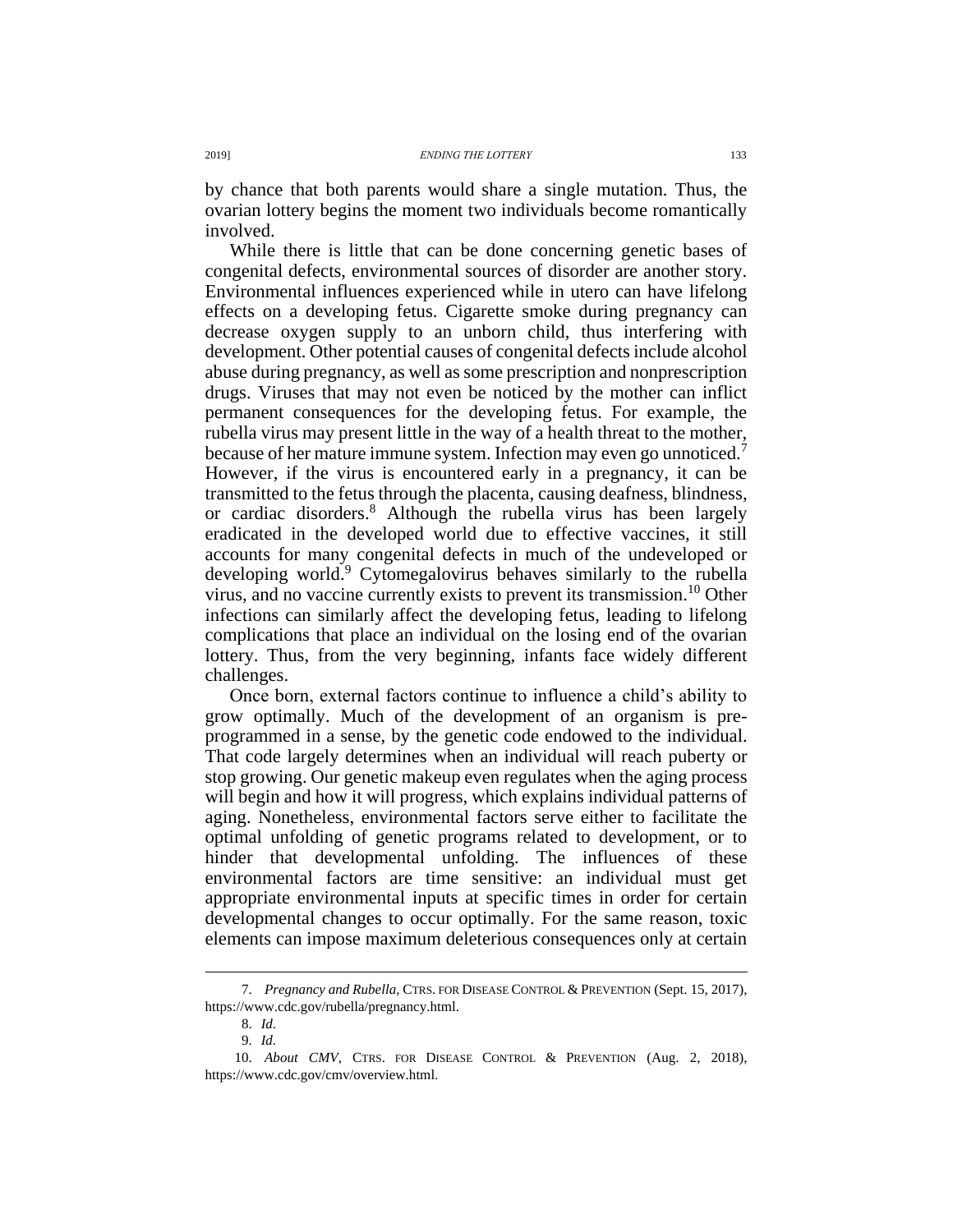developmental stages. An example of this last effect is provided by the work of a group of scientists at New York University who have developed methods for artificially creating mild-to-moderate hearing impairments in laboratory gerbils by plugging their ears.<sup>11</sup> The amount of attenuation created by this method is similar to that created when a child has chronic ear infections, or otitis media.<sup>12</sup> For the gerbils, this hearing loss is restricted to 24 days in length, then it is resolved simply by removing the ear plugs.<sup>13</sup> These investigators have demonstrated that transient hearing losses impose no long-term threats to hearing sensitivity itself; once the plugs are removed, the gerbils' auditory thresholds return to normal levels. Transmission of sound to the primary auditory cortex and operation of that cortical region are identical to that observed in gerbils not receiving ear plugs. Thus, the peripheral system is not permanently damaged. However, if these transient hearing losses are imposed while the central nervous system is still developing, permanent impairment is found to result in brain regions critical to mediating movement control, as well as executive functions such as attention and planning.<sup>14</sup> For humans this finding suggests that these and similar transient deficits could lead to the later, gradual emergence of disorders such as attention deficit disorder or autism. Thus, it is essential that appropriate environmental inputs be provided during sensitive periods, and toxic inputs be avoided. If it proves impossible to prohibit exposure to toxic factors, then appropriate and adequate treatments need to be delivered to mitigate the deleterious consequences that could otherwise arise.

One of the most significant impacts on child development involves the socioeconomic status of the family into which the child is born; it can serve either to support the optimal unfolding of genetically programmed developmental changes, or act as a toxin. Socioeconomic status (SES) is traditionally indexed using two factors: one related to the educational level of the primary income earner in the family, and the other related to the status of the profession in which the primary income earner engages. While the first factor, educational level, is quite easy to quantify, the second, occupational status, can be more difficult to assess. The original SES index was developed by Hollingshead over the course of roughly a decade, with versions of this index published between 1957 and 1965.<sup>15</sup> In 1996, we—those of us working in my laboratory—developed a newer version of this index, largely because much had changed regarding occupations in the thirty years intervening since Hollingshead last

<sup>11.</sup> Todd M. Mowery et al., *The Sensory Striatum Is Permanently Impaired by Transient Developmental Deprivation*, 19 CELL REP. 2462, 2467 (2017).

<sup>12.</sup> *Id.* at 2462.

<sup>13.</sup> *Id*. at 2465.

<sup>14.</sup> *Id*. at 2462.

<sup>15.</sup> AUGUST B. HOLLINGSHEAD, THE TWO FACTOR INDEX OF SOCIAL POSITION (1957).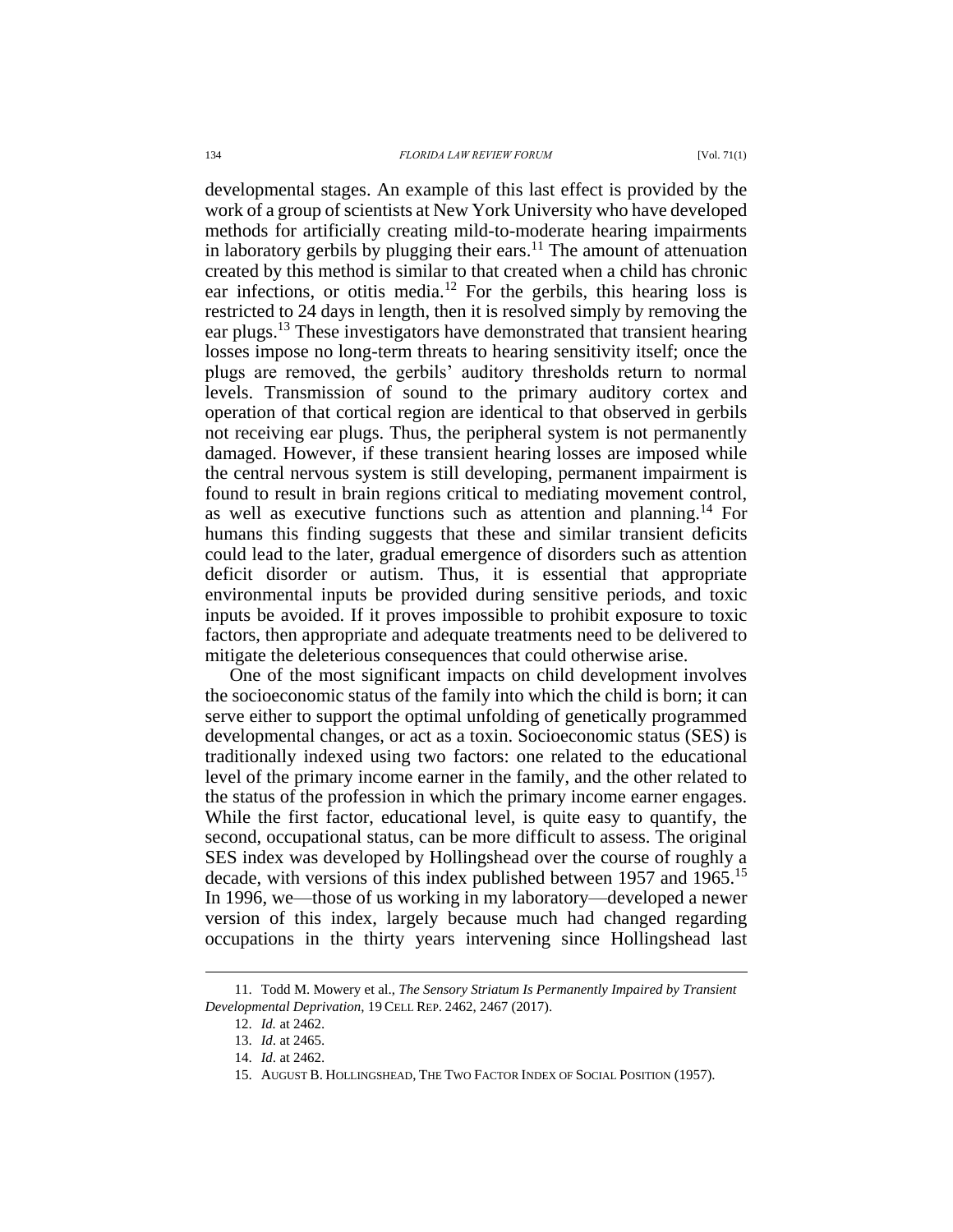#### 2019] *ENDING THE LOTTERY* 135

published his index. For example, in the Hollingshead version, some of the occupations included were hostler, oiler, porter, and shirt folder.<sup>16</sup> We removed those occupations deemed to be outdated, and added newer ones, such as dental hygienist, medical technician, and computer programmer.<sup>17</sup> According to this revision, both educational level and occupational status are coded along an eight-point scale, and the values multiplied together.<sup>18</sup> This results in a  $64$ -point index.<sup>19</sup> Values below roughly 10 mark abject poverty; those around 20 indicate that the primary income earner is likely a skilled laborer, such as a plumber or carpenter; and scores in the 30s and 40s indicate college-educated professionals with jobs such as teachers and middle managers in business settings. Values above 50 are received by medical doctors, lawyers, and CEOs of large corporations.

Beginning in the 1960s, developmental psychologists have studied the effects of SES on cognitive and language outcomes. Some differences observed have been that by roughly three years of age, there is a significant difference in the sizes of children's vocabularies based on SES, with children from higher SES environments having larger vocabularies. For example, Hart and Risley followed 43 children who were categorized as being from low-SES, mid-SES, or high-SES family environments, based on the Hollingshead index.<sup>20</sup> By 36 months of age, the children in high-SES environments knew roughly twice as many words as the children in the low-SES environments.<sup>21</sup> Moreover, work by others has shown that it is not simply vocabulary that is affected: children from low-SES environments use less elaborate language forms than children from mid-SES environments, meaning that they do not incorporate very many adverbs or adjectives into their utterances, and provide few details in their verbal behavior. $^{22}$ 

It turns out that these differences in language development can be explained primarily by the interaction styles parents use with their young children. In 1979, Schachter studied the interaction styles of mothers in low-SES and mid-SES families, being careful to include black and white

<sup>16.</sup> *Id*. at 7, 8.

<sup>17.</sup> Susan Nittrouer & Lisa T. Burton, *The Role of Early Language Experience in the Development of Speech Perception and Phonological Processing Abilities: Evidence from 5 year-olds with Histories of Otitis Media with Effusion and Low Socioeconomic Status*, 38 J. COMM. DISORDERS 29, 58 (2005).

<sup>18.</sup> *Id.*

<sup>19.</sup> *Id.* at 35.

<sup>20.</sup> BETTE HART & TODD R. RISLEY, MEANINGFUL DIFFERENCES IN THE EVERYDAY EXPERIENCE OF YOUNG AMERICAN CHILDREN (Paul H. Brookes Pub. Co. 1995).

<sup>21.</sup> *Id*. at 176.

<sup>22.</sup> BASIL BERNSTEIN, CLASS, CODES AND CONTROL: THEORETICAL STUDIES TOWARDS A SOCIOLOGY OF LANGUAGE 42 (Schocken Books 1975).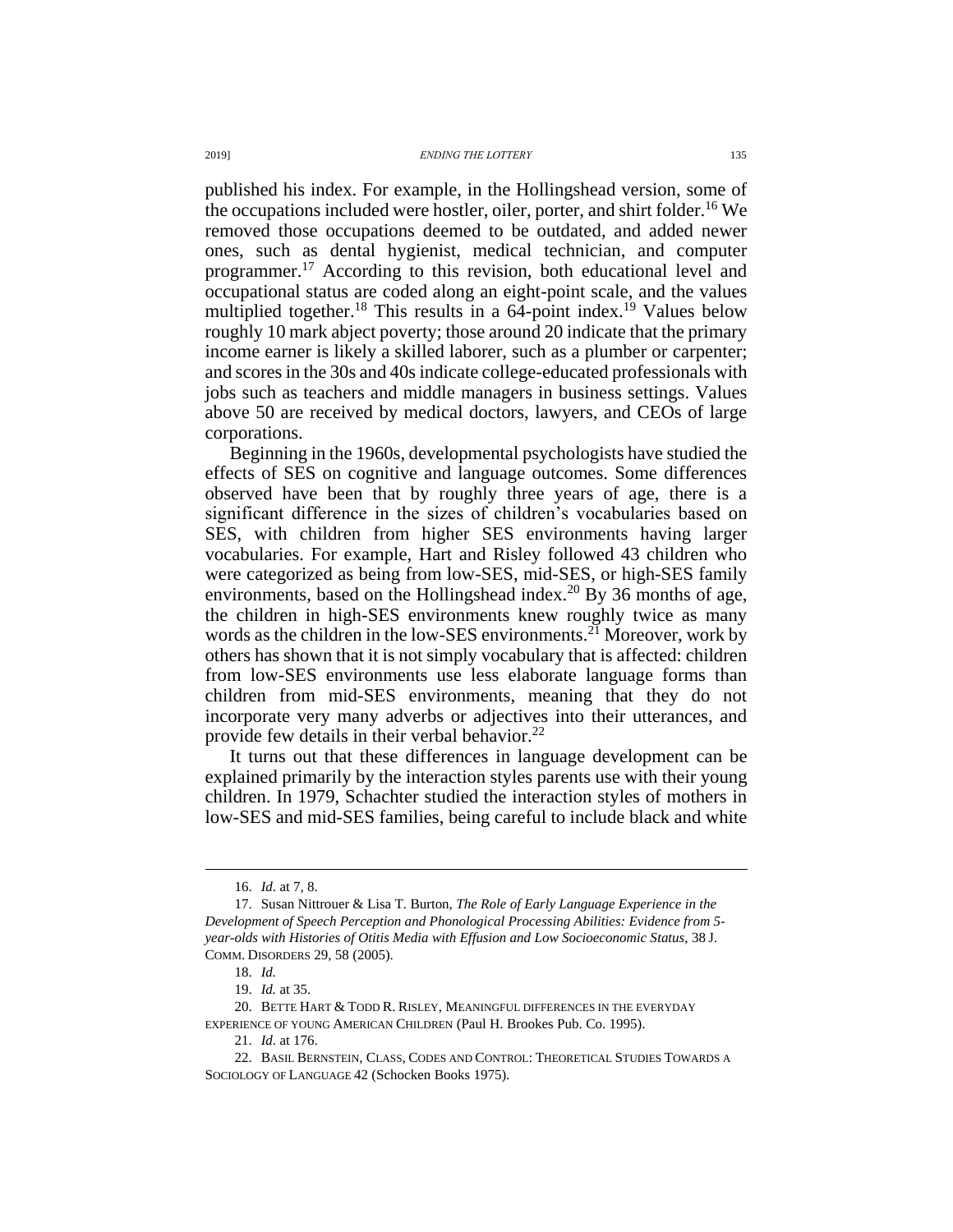mothers in both groups.<sup>23</sup> No effect of race was observed, but mothers from low-SES families were observed to use mostly (in more than 50% of their interactions) directives with their children.<sup>24</sup> Directives are speech behaviors that involve telling another individual what to do or what not to do, with no expectation of a response. Mothers from the mid-SES families, on the other hand, were observed to engage in this kind of speech act only 30% of the time, on average.<sup>25</sup> Instead, their speech tended to be responsive, following up on something the child said, or tried to say.<sup>26</sup> These sorts of speech acts often involve recasts, in which the adult restates something the child said using more mature language structures, or extensions, in which the adult makes a statement that includes exactly what the child said, but makes it more complete. Because these longer and more complex utterances are essentially different versions of what the child just said, children are usually quite interested in the newer, enhanced forms. Consequently, they acquire these newly encountered language structures readily.

Another kind of speech act that has been found to be facilitative of language acquisition involves open-ended inquiries; that is, questions that require more than a *yes*-*no* or short answer response. In our laboratory, we examined the language interaction styles of parents from low-SES and mid-SES families.<sup>27</sup> Using our SES index, children in the low-SES families had scores below 15, while children in the mid-SES families had scores above 25. Annual income of the low-SES families was below \$15,000 per year, while it was above \$25,000 for the mid-SES families. We video-recorded each parent-child dyad for 10 minutes, while they worked together to build a Tinkertoy model from an illustration. During that 10-minute interaction, it was observed that children from the mid-SES environments heard an average of 12.2 open-ended inquiries, but children from the low-SES environments heard an average of only 3.6. That means that in just that 10-minute slice of time, children from the mid-SES environments were encouraged to generate language roughly 3.5 more times. That is 3.5 times the opportunity to practice constructing utterances and 3.5 times the opportunity to learn more mature structures by having those original utterances recast or expanded.

To be sure, the differences in language achievement associated with SES can be clearly traced to parental interaction styles, rather than to any

<sup>23.</sup> FRANCES FUCHS SCHACHTER ET AL., EVERYDAY MOTHER TALK TO TODDLERS: EARLY INTERVENTION 13 (Acad. Press, Inc. 1979).

<sup>24.</sup> *Id.* at 15.

<sup>25.</sup> *Id.* at 63.

<sup>26.</sup> *Id.*

<sup>27.</sup> Susan Nittrouer & Lisa T. Burton, *The Role of Early Language Experience in the Development of Speech Perception and Language Processing Abilities in Children with Hearing Loss,* 103(1) VOLTA REV. 5 (2002).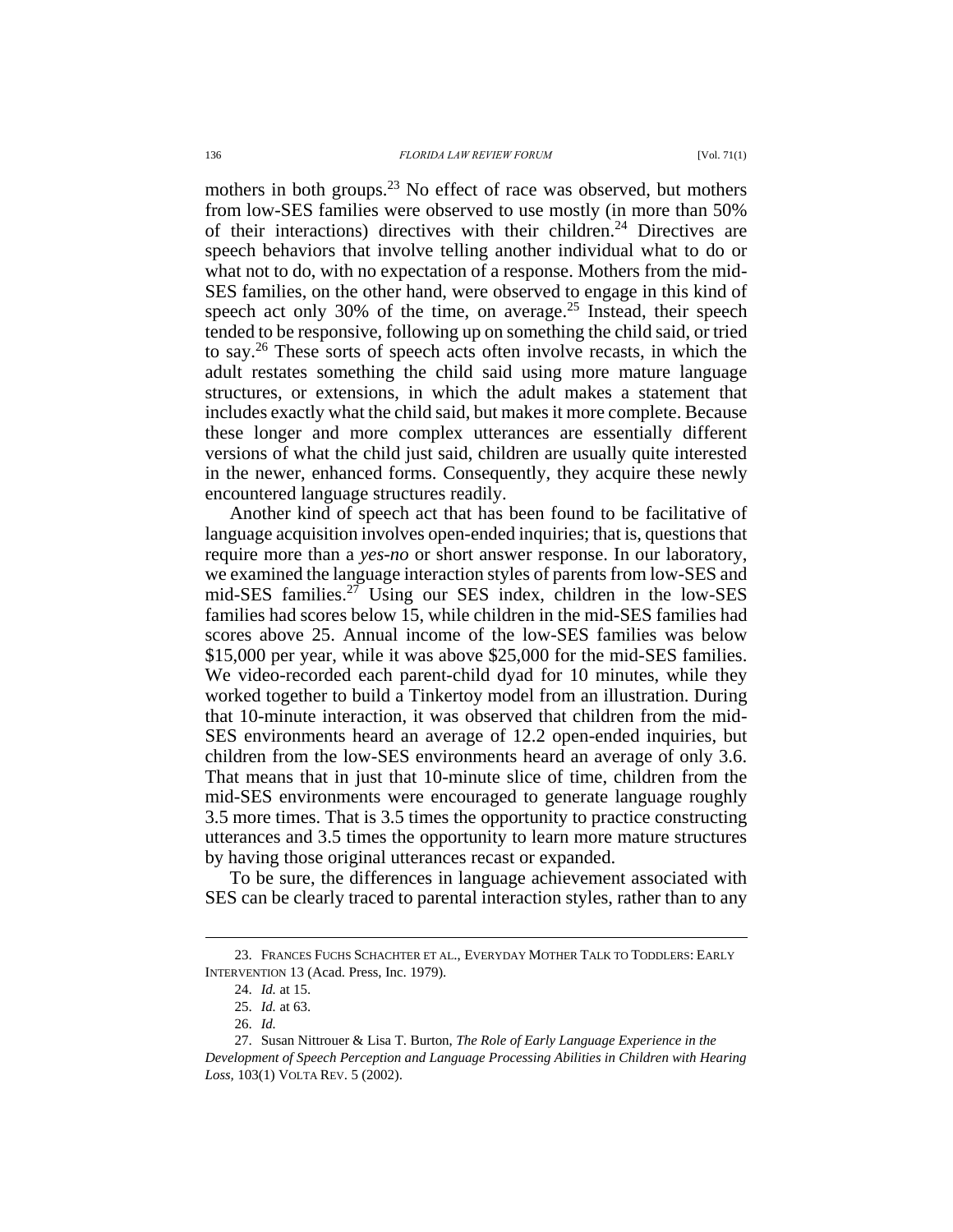other factor that may be related to SES. In particular, several investigations have demonstrated that the effects of poverty, or low SES, on children's language and cognitive development are similar, regardless of race or cultural background. For example, Laosa used the Tinkertoy task, in which parent and child are asked to build a Tinkertoy model together, in order to study parental interaction styles.<sup>28</sup> That study showed that regardless of race or ethnicity, children growing up in poverty received more impoverished parental language input. Norman-Jackson recruited low-SES black preschoolers who had siblings in the second grade and examined reading scores of these older children.<sup>29</sup> Norman-Jackson explicitly set out to find and recruit some low-SES preschoolers whose older siblings were performing well in school, in spite of expectations related to poverty. The preschool children were grouped according to whether the older sibling was performing within normal limits on the reading measure, or scoring below the average range.<sup>30</sup> Then both the language performance of the preschool children as well as language interaction styles of the parents were examined.<sup>31</sup> Children with "successful" older siblings produced language with a Mean Length of Utterance (MLU)—a common measure of language advance—of 3.87 compared to a MLU of just 2.88 for children with "unsuccessful" siblings.<sup>32</sup> Overall, more verbal interactions were observed between parents and preschoolers in the successful group than in the unsuccessful group.<sup>33</sup> Thus, SES is not the factor that accounts for these language differences, but rather learned behaviors on the part of parents who likely grew up in poverty, as well. This suggests that it is necessary to work with individual parents to modify patterns of interaction.

### II. WHAT NEEDS TO BE DONE

The findings reviewed above demonstrate that children need the appropriate kinds of support at critical times in their lives in order to develop optimally, and achieve their full potential. In this section I contend that as a society, we have failed to provide support of an appropriate nature, at critical times, or in adequate dosage. The consequences of our failure to do so can be seen across many facets of our society. For example, analyses of our prison populations present stark evidence of our failure to intervene early and appropriately. Using data

<sup>28.</sup> Luis M. Laosa, *School, Occupation, Culture, and Family: The Impact of Parental Schooling on the Parent-Child Relationship,* 74 J. EDUC. PSYCHOL. 791, 818 (1982).

<sup>29.</sup> Jacquelyn Norman-Jackson, *Family Interactions, Language Development, and Primary Reading Achievement of Black Children in Families of Low Income*, 53 CHILD DEV. 349 (1982).

<sup>30.</sup> *Id*. at 354.

<sup>31.</sup> *Id.*

<sup>32.</sup> *Id.*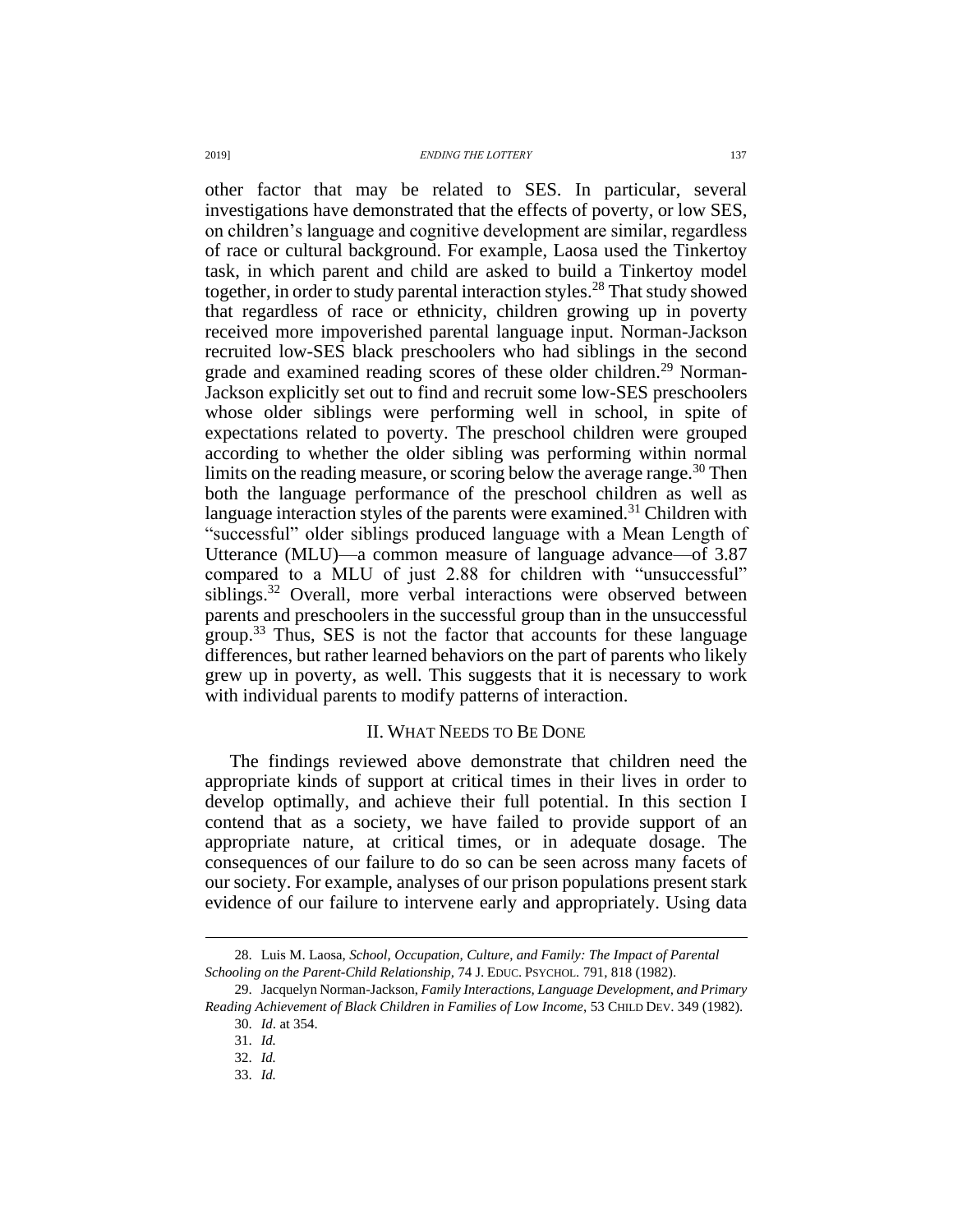from the 2004 Bureau of Justice statics, Rabuy and Kopf estimated that the mean annual income (in 2014 dollars) of our incarcerated population prior to incarceration was \$19,185, which is 41% less than that of nonincarcerated people of the same age. $34$  Similarly, the mean level of educational attainment for incarcerated individuals, ages 27 to 42 years, is eleventh grade, while most non-incarcerated people matched on age have at least a high school diploma.<sup>35</sup> From these findings we can only conclude that being born poor and being deprived of the experiences early in life that foster development of the skills needed to flourish in our education system often places an individual on a path to behaviors that can land them in prison.

Turning our attention to individuals born with a disability that makes learning difficult, we find that 55% of young adults who were diagnosed with a learning disability while in school will be involved with the criminal justice system within eight years of leaving high school.<sup>36</sup> Where employment is concerned, only 46% of adults diagnosed with a learning disability as a child are able to find employment within eight years of leaving school; however, 67% of those individuals earn less than \$25,000 per year.<sup>37</sup> These statistics offer strong evidence of the need for improved early intervention for children and their families, especially those with risk factors for academic success.

However, it is not enough to institute policy changes to implement early intervention programs. Any effort to enhance our current services for young children and their families must be undertaken with care, attending to the factors that have caused previous efforts to falter. Here is a description of central points that should be kept in mind, as we move forward.

*Dosage should be titrated to meet the conditions.* While poverty and special needs—such as sensory deficits, language problems, or emotional/mental health issues—present independent risks to development for children, these conditions are, unfortunately, often comorbid. For example, otitis media, or ear infections, are one of the most common reasons parents take their children to the pediatrician. In its acute form, it causes pain. With antibiotic treatment, acute otitis media is usually resolved quickly. But if left untreated it can become chronic and suppurative. This form of the condition imposes hearing loss that can be temporary, diminishing when the suppurative matter in the middle ear

<sup>34.</sup> Bernadette Rabuy & Daniel Kopf, *Prisons of Poverty: Uncovering the Pre-Incarceration Incomes of the Imprisoned*, PRISON POLICY INITIATIVE (July 9, 2015), https://prisonpolicy.org/reports/income.html [https://perma.cc/P3EZ-B2JB].

<sup>35.</sup> *Id.*

<sup>36.</sup> Candace Cortiella & Sheldon H. Horowitz, *The State of Learning Disabilities: Facts, Trends, and Emerging Issues* 1, 25 (Nat'l Ctr. for Learning Disabilties 2014).

<sup>37.</sup> *Id.* at 32.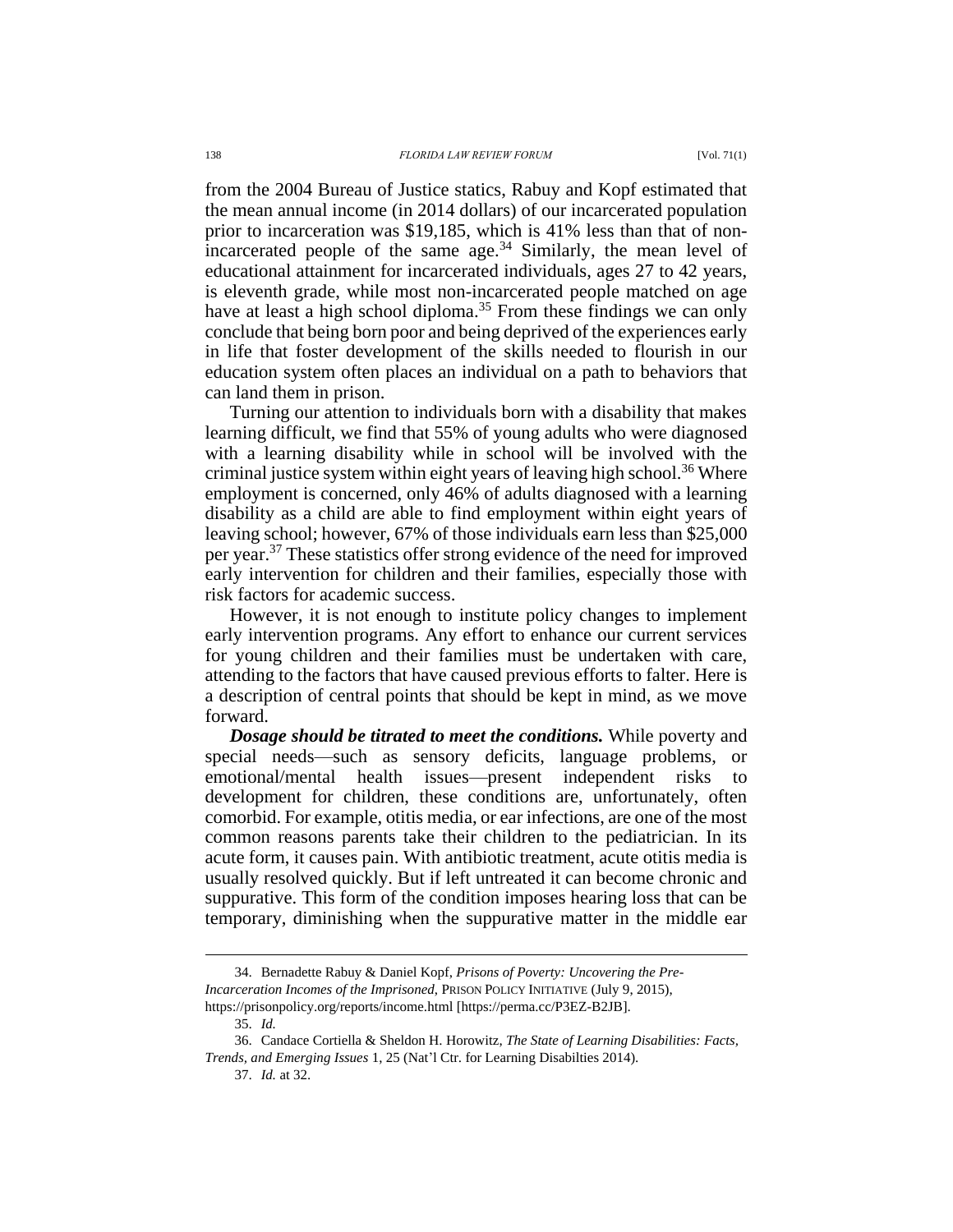dissipates, or permanent, caused either by damage to middle-ear structures or by transmission of the infection from middle to inner ear. Prevalence estimates have historically shown that the incidence of the disease are greater for children from low-SES environments, likely due to more risk factors, including second-hand cigarette smoke, and lack of preventative factors, such as pneumococcal and influenza vaccines.<sup>38</sup> Thus, poverty places a child at risk for medical problems. From the opposite perspective, parents dealing with a child with a disability often face financial challenges that other parents do not face, arising from increased medical costs and difficulty finding appropriate support services. This situation forces parents to either self-pay or go without these services. But this inter-relationship of poverty and medical risk does not need to exist. A recent study involving children of United States service members demonstrated how adequate medical care can ameliorate the effects of SES on the incidence and treatment, specifically of otitis media.<sup>39</sup> Families of service members all participate in the same healthcare system, regardless of rank. When data from children of these service members were evaluated, it was found that the incidence of otitis media was no greater for children whose parents were from lower SES backgrounds than for children whose parents were from higher SES backgrounds.<sup>40</sup>

Even when behavioral interventions are provided to children experiencing a condition that puts them at risk of developmental delay, it must be considered that these interventions have disparate impacts on the development for children as a function of SES and special-needs status. A large, prospective study involving children in the Boston Public Schools sought to examine the effects of one year of preschool education on early math and language skills, as well as on executive functioning.<sup>41</sup> Children were categorized as low-SES if they qualified for free or reduced lunch.<sup>42</sup> Outcomes showed that with just one year of early schooling, the children receiving free or reduced lunches benefitted significantly more than children not receiving free or reduced lunch on both the math assessment and the measures of executive functioning.<sup>43</sup>

<sup>38.</sup> Brooke M. Su & Dylan K. Chan, *Prevalence of Hearing Loss in US Children and Adolescents: Findings From NHANES 1988–2010*, 143 JAMA OTOLARYNGOLOGY–HEAD & NECK SURGERY 920 (2017).

<sup>39.</sup> Art Ambrosio & Matthew T. Brigger, *Surgery for Otitis Media in a Universal Health Care Model: Socioeconomic Status and Race/Ethnicity Effects*, 151 OTOLARYNGOLOGY–HEAD & NECK SURGERY 137 (2014).

<sup>40.</sup> *Id.*

<sup>41.</sup> Christina Weiland & Hirokazu Yoshikawa, *Impacts of a Prekindergarten Program on Children's Mathematics, Language, Literacy, Executive Function, and Emotional Skills*, 84 CHILD DEV. 2112 (2013).

<sup>42.</sup> *Id.* at 2119.

<sup>43.</sup> *Id.* at 2123.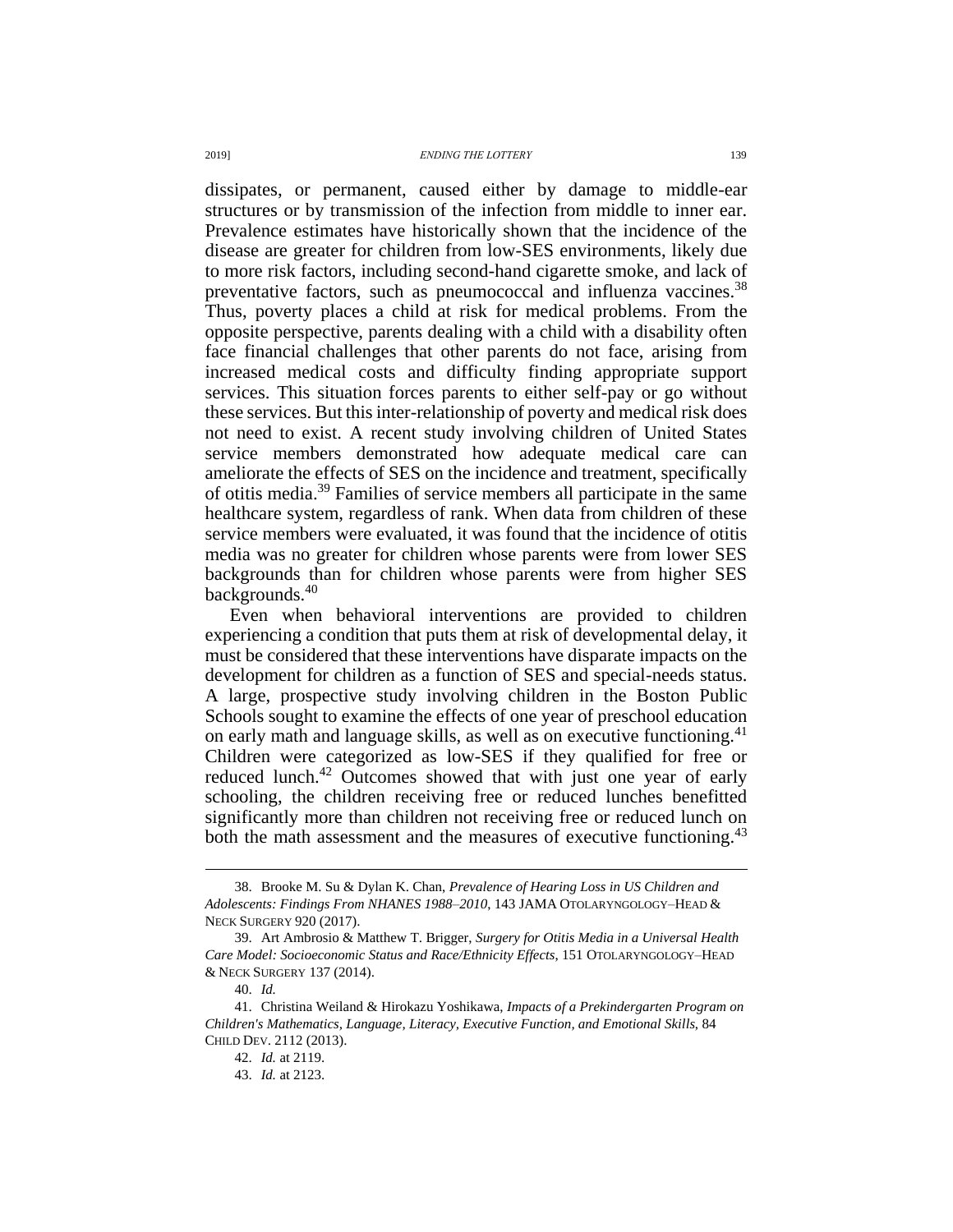For example, on two measures of executive functioning—inhibitory control and cognitive flexibility—effect sizes were greater than .3 when scores for children receiving free or reduced lunches who were in the program were compared to scores for children similarly receiving free or reduced lunches, but not in the preschool program. There were no differences in performance for the children who were not receiving free or reduced lunches based on whether they were in the preschool program or not. There were no effects on language skills of early intervention, but that may be because language support and intervention in early intervention programs are often overlooked, or not presented at dosage levels sufficient to have effects.

Work in my laboratory has examined the effects of parental interaction styles on language performance of children with hearing loss, at 4 years of age. We compared these effects to those for children with normal hearing, matched on SES and age. We used the Tinkertoy task, and counted the number of parental inquiries and responses (recasts or extensions) that occurred in a 10-minute interaction. In a separate task, we measured vocabulary and MLU for language samples collected from the children. Results showed correlation coefficients greater than 0.4, which is statistically significant, between both the number of inquiries and responses in the language of the parents and both children's vocabulary skills and MLU—for the children with hearing loss. These correlation coefficients were smaller and not significantly significant for scores from the children with normal hearing. Based on these and similar findings, we may conclude that the effects of providing appropriate early education and intervention, at appropriate dosage levels, are greater for children and families presenting risk factors. In brief, these children need these services more, and need more of these services to overcome the lottery tickets they drew.

*Appropriate services and adequate dosage are needed.* Even when intentions are good, outcomes of early intervention suffer if services are not of an appropriate nature or provided in adequate dosage. At present, we—as a society—seem to be missing the mark. Using standardized measures of treatment effectiveness, the quality of instruction provided in early education programs has consistently been found to be of low quality and insufficient quantity, with especially poor attention paid to language and literacy. $44$  Presently, there is little difference in the effectiveness of various curricula used in early intervention programs, 45

<sup>44.</sup> Charles R. Greenwood et al., *Is a Response to Intervention (RTI) Approach to Preschool Language and Early Literacy Instruction Needed?*, 33 TOPICS IN EARLY CHILDHOOD SPECIAL EDUC. 48 (2013).

<sup>45.</sup> Preschool Curriculum Evaluation Research Consortium, *Effects of Preschool Curriculum Programs on School Readiness: Report from the Preschool Curriculum Evaluation*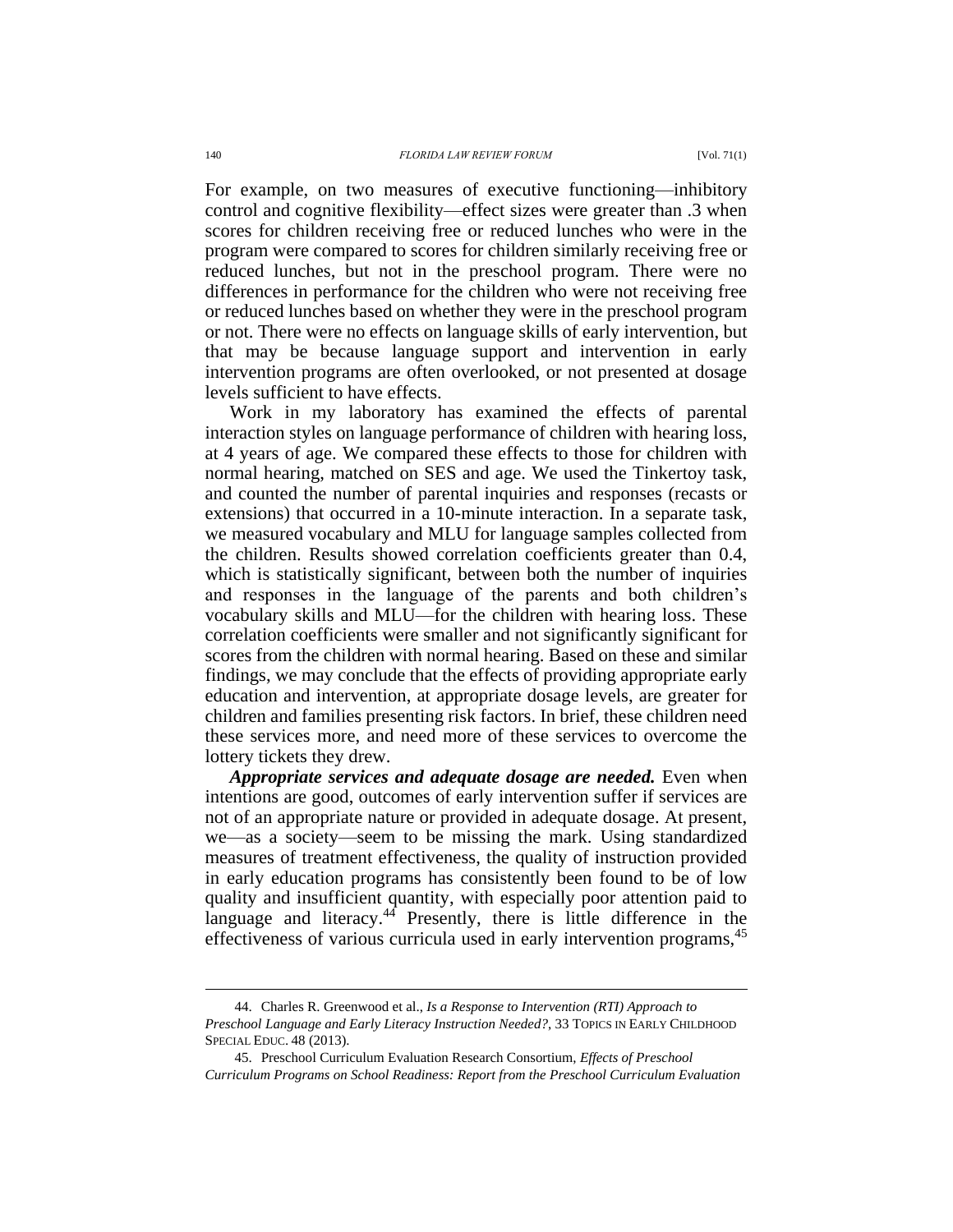and logistical changes such as lengthening the instructional day or decreasing the teacher-student ratio appear to provide little in the way of improvements.<sup>46</sup> On the other hand, providing professional development to practicing teachers has been shown to have positive and significant effects on outcomes. $47$  Overall, specific qualities of instructional practices—especially teachers' sensitivity to the learning of individual children—seem most important to educational outcomes. Effectiveness depends strongly on the skills and sensitivities of those professionals providing the intervention.<sup>48</sup>

At a slightly higher level of organization, it is apparent that early intervention programs that strive to meet the needs of all students with a single approach fail to meet the needs of any student. In other words, "one-size-fits-all" approaches fit no one. In my own work, we observed this finding in a study focused on outcomes of children with hearing loss.<sup>49</sup> At the outset of this study, our goal was not to assess the effectiveness of the interventions provided to these students. Instead, we sought to measure the language abilities of school-age children with hearing loss in mainstream classrooms compared to their peers with normal hearing, with an emphasis on the phonological level of linguistic structure: Are children with hearing loss able to recognize individual phonemic segments in the acoustic speech signal as well as their peers with normal hearing, and how does any discrepancy in those abilities affect other language and literacy skills? All children were between 8 and 10 years of age at the time of testing, and children in the hearing loss and normal hearing groups were matched on SES.<sup>50</sup> Outcomes for the children with hearing loss were observed to follow a distinct bimodal distribution, with roughly half of the children performing similarly to children with normal hearing, and half falling below by a significant amount. Because children with scores in both regions of the distribution were similar in terms of SES and school placements at the time of testing, we undertook an exploration of possible sources of this difference in outcomes across groups. One clear difference between the two groups of children with hearing loss was found: those children who were performing similarly to the children with normal hearing had all attended

http://ies.ed.gov/pubsearch/pubsinfo.asp?pubid=NCER20082009rev.

*Research Initiative*, INST. OF EDUC. SCI. xlvi (2008),

<sup>46.</sup> Robert Pianta et al., *Features of Pre-Kindergarten Programs, Classrooms, and Teachers: Do They Predict Observed Classroom Quality and Child-Teacher Interactions?*, 9 APPLIED DEV. SCI. 144–59 (2005).

<sup>47.</sup> *Id.*

<sup>48.</sup> *Id.*

<sup>49.</sup> Susan Nittrouer & Lisa T. Burton, *The Role of Early Language Experience in the Development of Speech Perception and Language Processing Abilities in Children with Hearing Loss*, 103(1) VOLTA REV. 5 (2002).

<sup>50.</sup> *Id.* at 10.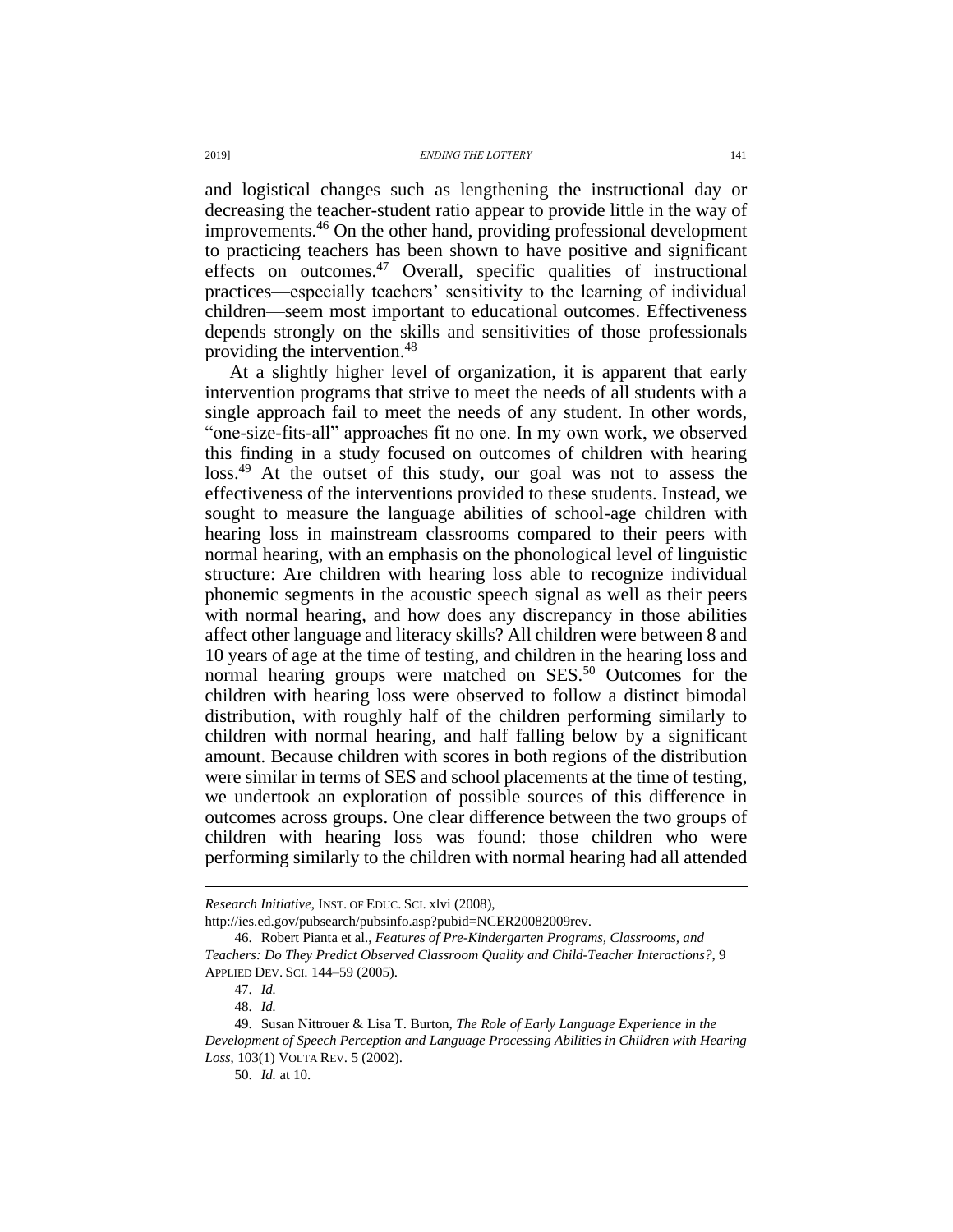a private early intervention (including preschool) program specifically designed to serve children with hearing loss; all those children performing more poorly had all been served by the public school system in the community.<sup>51</sup> To be sure, the public school program was designed for children with special needs, but it was not tailored to any specific special need. Although we did not have opportunity to evaluate outcomes of children with special needs other than hearing loss who had been served by the public school program, we may surmise that effectiveness was equally poor for those children, because disability-specific methods of intervention were not applied. In particular, methods for facilitating language and literacy acquisition are often found to be lacking in early intervention programs, as noted by Greenwood et al.<sup>52</sup> This factor supports the suggestion that weakness in intensity of language and literacy interventions might also account for the fact that the one kind of skill not showing improvements with early intervention in the Boston Public Schools study involved language and literacy. There are exacting methods required for supporting language acquisition in children at risk for language delays. In my own visits to early intervention and preschool programs, I find it rare that these methods are applied unless the teaching staff had explicit training in language intervention for young children.

*Timing of interventions is critical.* Although the focus of this review is on early intervention and education, it is important to remind ourselves that while necessary, early education is not sufficient. Evidence for this conclusion comes from evaluations of Head Start programs. Previous studies of Head Start effectiveness have typically demonstrated positive outcomes for children entering kindergarten, although the gains shown are usually not as strong as the effects of other, more intensive early intervention programs.<sup>53</sup> This finding emphasizes the need for adequate dosage of intervention, at the time of that intervention. Moreover, those gains appear to fade over the first few years of elementary school. While it may be tempting to attribute that outcome solely to the continued deficits found at the start of kindergarten, other evidence contradicts that conclusion. Even studies of children with hearing loss who receive appropriate and intensive intervention before the start of school have shown that these children typically continue to exhibit deficits and delays three to five years into their elementary-school experiences.<sup>54</sup> Much of

<sup>51.</sup> *Id.* at 32.

<sup>52.</sup> Charles R. Greenwood et al., *Is a Response to Intervention (RTI) Approach to Preschool Language and Early Literacy Instruction Needed?*, 33 TOPICS EARLY CHILDHOOD SPECIAL EDUC. 48 (2013).

<sup>53.</sup> Cheri A. Vogel et al., *Early Head Start Children in Grade 5: Long-Term Follow-Up of the Early Head Start Research and Evaluation Study Sample*, OPRE REPORT 2011-8, 23 (2010).

<sup>54.</sup> Ann E. Geers et al., *Persistent Language Delay Versus Late Language Emergence in Children With Early Cochlear Implantation*, 59 J. SPEECH, LANGUAGE, & HEARING RES. 155,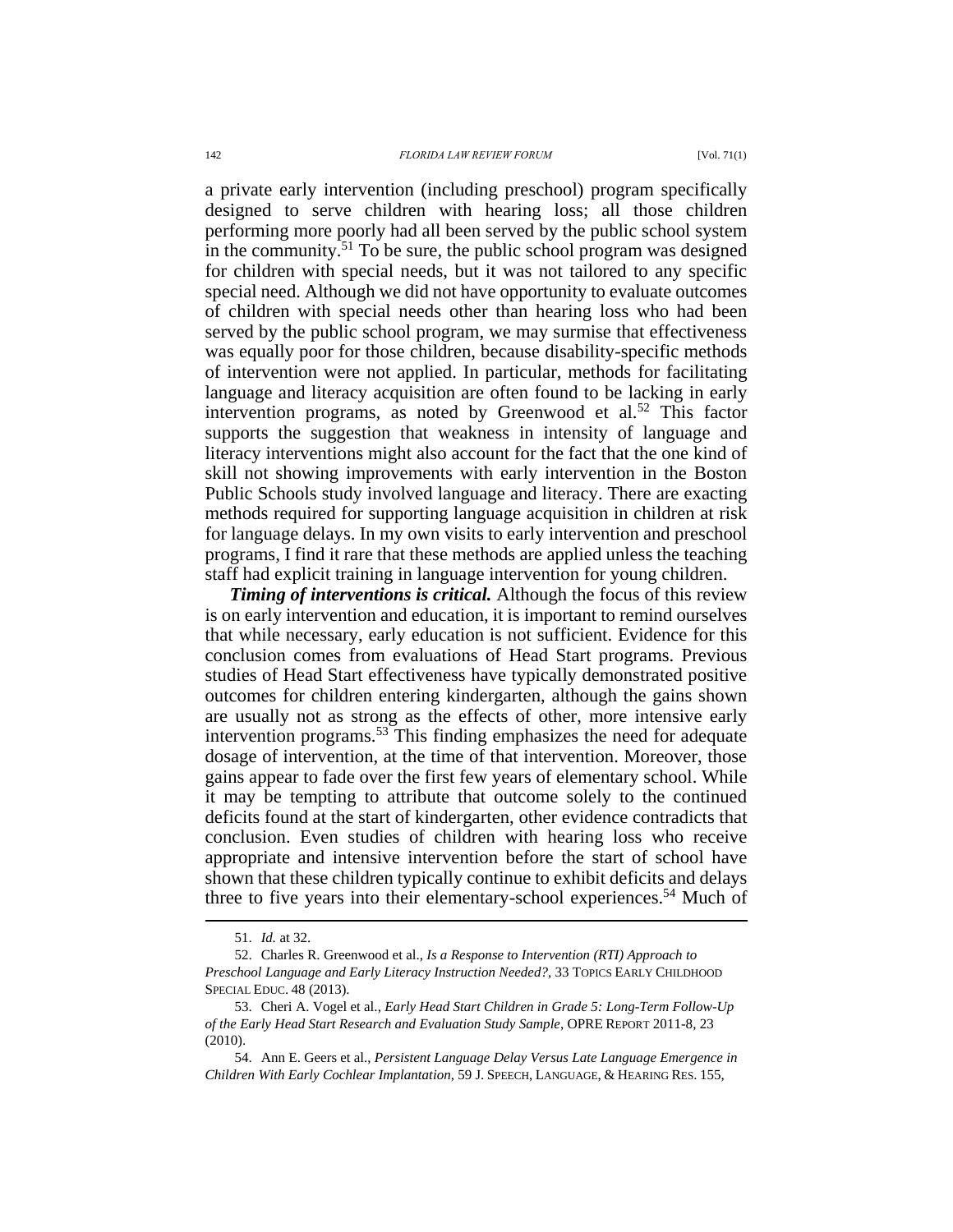the reason for these outcomes is surely that there is a great deal of development that occurs after the start of kindergarten, and these children need just as much support to ensure smooth sailing through those changes as they needed for their preschool learning. For example, language acquisition continues up until the age of puberty, with much of that acquisition occurring between the ages of 5 and 10 years. Children need appropriate experiences with language to facilitate these developmental changes.

*Experience or professionals matters.* With the best of intentions, many social programs have been initiated to serve young children at risk of developmental delays. One example of a recent program is Teach for America. In this program, young adults who have recently graduated from college are given some training and sent to teach in a lowperforming school. These young adults all have chosen this path in order to improve long-term opportunities for the children whom they teach. However, this endeavor is hard—and tricky. These positions would be better filled by experienced teachers, who can adapt their methods to the needs of individual children.

*Community support matters.* No early intervention or education program can be successful without buy-in from the individuals whom it serves. We cannot simply provide services to families and children and expect optimal changes. Instead, we must work in collaboration with community leaders, to build trust and understanding of the methods that should be implemented in order to allow all children to develop optimally, with appropriate supports provided when they are needed, and toxic elements avoided, especially at developmental epochs when they can take their greatest tolls.

# III. SUMMARY

Children arrive in the world with different opportunities, facing different challenges. This variability has led to inequities in the very lives that individuals lead. But as Ebenezer Scrooge asked of the Ghost of Christmas Yet-to-Come, is this the way it might be or the way it must be? If we change our ways, can we change the circumstances responsible for these inequities?

Some of the factors affecting developmental outcomes are out of our control to influence, but others are not. We need to make policy decisions that have real effects. We need to provide optimum services to children and their families, providing the types of support that are needed at each stage of development, starting prenatally and continuing through the teen-

<sup>157</sup> (2016); Susan Nittrouer et al., *Development of Phonological, Lexical, and Syntactic Abilities in Children with Cochlear Implants Across the Elementary Grades*, J. SPEECH, LANGUAGE, & HEARING RES. 1, 5 (2018).